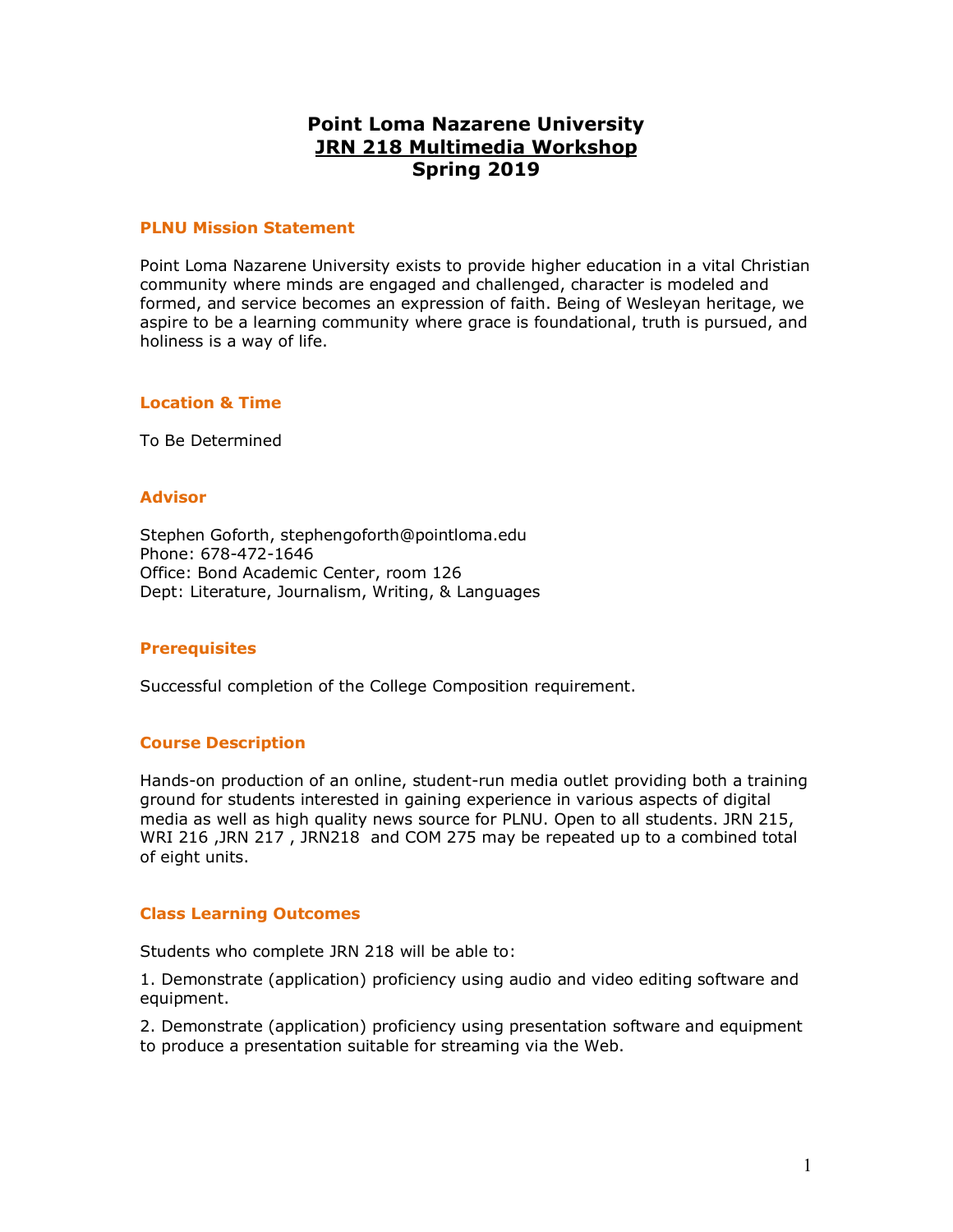3. Demonstrate (application) the ability to apply digital tools, concepts and technology appropriate for the presentation of images and information in the profession.

# **Multimedia Journalism Program Learning Outcomes (PLOs)**

1. Students will exhibit effective research and reporting practices including the creation (Synthesis) and editing (Application) of a news story based on accepted industry standards and values. [Written Communication, Information Literacy, Critical Thinking]

2. Students will identify (Knowledge) and apply (Application) appropriate ethical and legal standards in their service to their communities and cultures. [Critical Thinking]

3. Employ (Application) oral communication appropriate to various news performance situations. [Written Communication, Oral Communication]

4. The student will be able to describe (Knowledge) how technologies shape the way people perceive and interact with the world and apply (Application) these digital tools and technologies appropriately for the communications professions in which they work. [Written Communication, Information Literacy, Critical Thinking, and Quantitative Reasoning]

*The terms inside the brackets indicate the relationship of the learning outcome to WASC's five Core Competencies: Written Communication, Oral Communication, Information Literacy, Critical Thinking, and Quantitative Reasoning. WASC is the organization through which PLNU receives accreditation.* 

#### **Grading**

Students in this project-based class will be graded using rubrics related to the quality of the various media elements submitted to meet the class requirements.

Your final grade will be computed based on the following scale:

A  $90 - 100\%$ B 80 – 89%  $C$  70 – 79%  $D$  60 – 69% F Below - 60%

#### **Conduct**

When interacting with news sources, act in a professional manner at all times whether in person, through the Internet or over the phone. This includes dressing appropriately for meetings. Your behavior and appearance reflect on our school.

#### **LJML Departmental Mission Statement**

Welcome to the Department of Literature, Journalism and Modern Languages. Embodying the core values of a Christian liberal arts education in the Wesleyan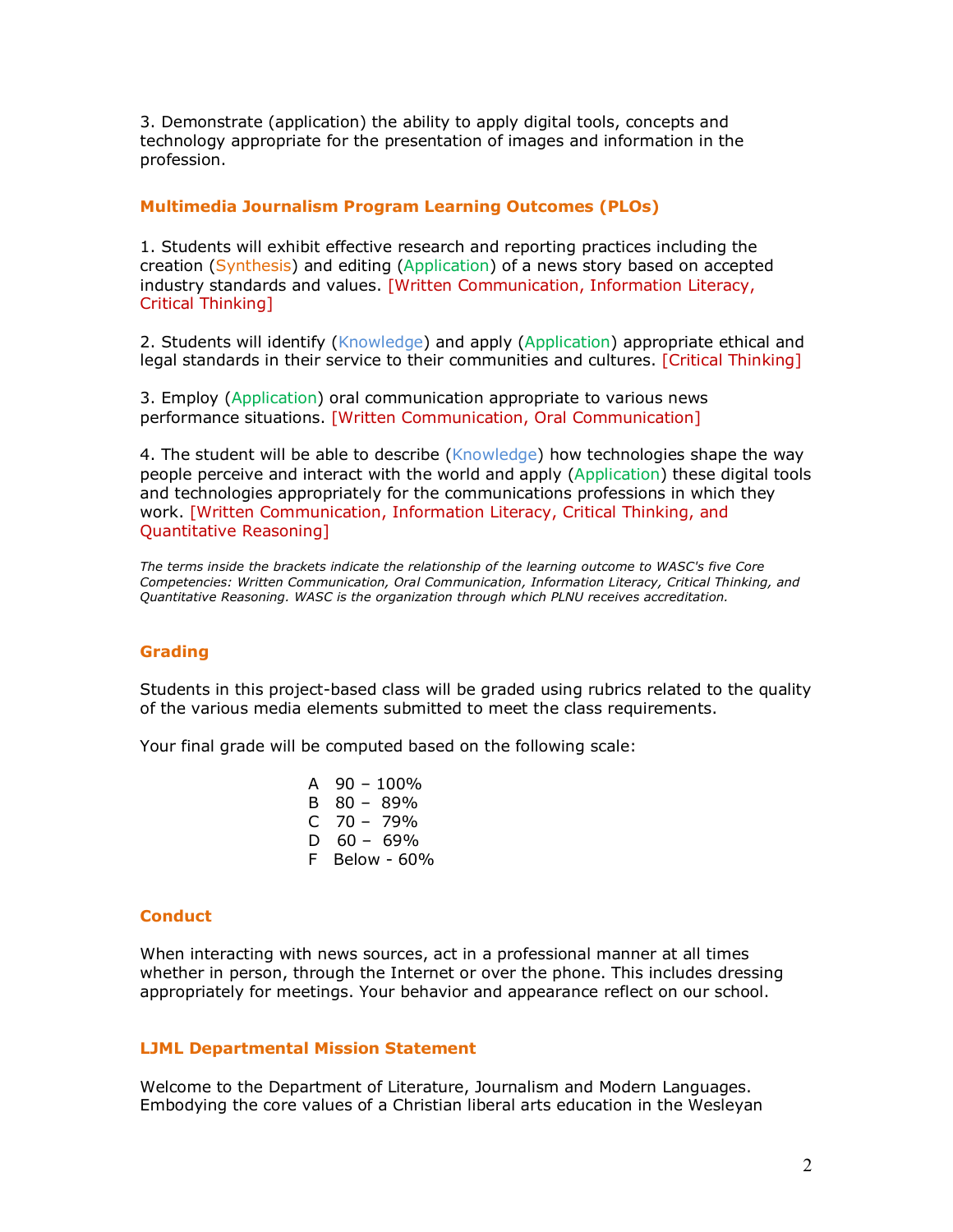theological tradition, and focusing on the power of language and story to shape us and our world, the LJML Department and programs will provide students with knowledge, skills, and experiences to equip them to understand, interpret, analyze, evaluate, and create texts as linguistic and/or artistic expressions of diverse human experiences. We value reading, writing, researching, speaking, and discussing as profound means of participating in the redemptive work of God in all of creation. The following document will provide you with the information sources and information guidelines to University and Departmental policies that apply to all courses taken in this Department.

# **Final Exam Policy**

Successful completion of this class requires taking the final examination on its scheduled day. No requests for early examinations or alternative days will be approved.

# **PLNU Copyright Policy**

Point Loma Nazarene University, as a non-profit educational institution, is entitled by law to use materials protected by the U.S. Copyright Act for classroom education. Any use of those materials outside the class may violate the law.

# **PLNU Academic Honesty Policy**

Students should demonstrate academic honesty by doing original work and by giving appropriate credit to the ideas of others. Academic dishonesty is the act of presenting information, ideas, and/or concepts as one's own when in reality they are the results of another person's creativity and effort. A faculty member who believes a situation involving academic dishonesty has been detected may assign a failing grade for that assignment or examination, or, depending on the seriousness of the offense, for the course. Faculty should follow and students may appeal using the procedure in the university Catalog. See Academic Policies for definitions of kinds of academic dishonesty and for further policy information.

# **Academic Accommodations**

While all students are expected to meet the minimum standards for completion of this course as established by the instructor, students with disabilities may require academic adjustments, modifications or auxiliary aids/services. At Point Loma Nazarene University (PLNU), these students are requested to register with the Disability Resource Center (DRC), located in the Bond Academic Center. (DRC@pointloma.edu or 619-849-2486). The DRC's policies and procedures for assisting such students in the development of an appropriate academic adjustment plan (AP) allows PLNU to comply with Section 504 of the Rehabilitation Act and the Americans with Disabilities Act. Section 504 (a) prohibits discrimination against students with special needs and guarantees all qualified students equal access to and benefits of PLNU programs and activities. After the student files the required documentation, the DRC, in conjunction with the student, will develop an AP to meet that student's specific learning needs. The DRC will thereafter email the student's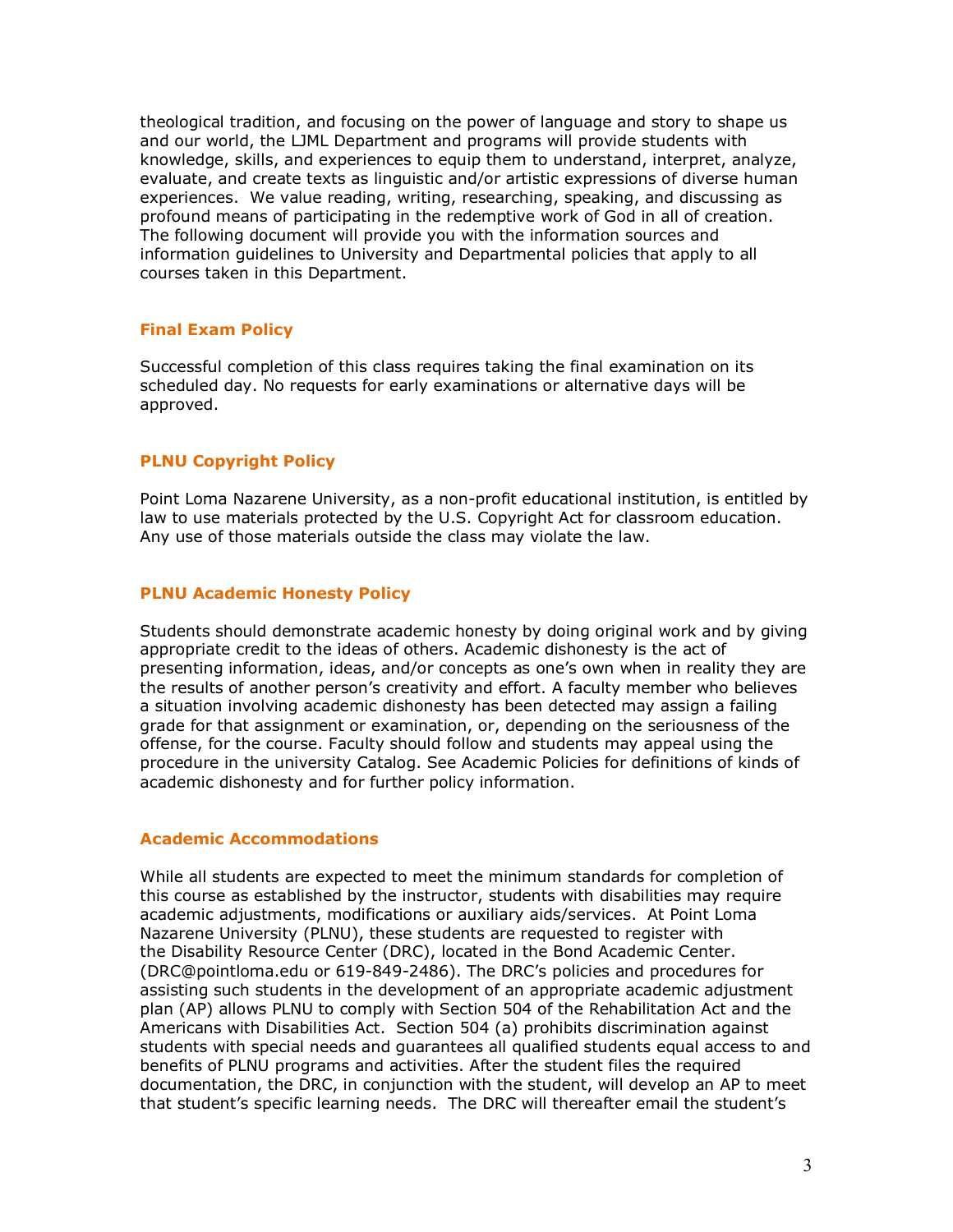AP to all faculty who teach courses in which the student is enrolled each semester. The AP must be implemented in all such courses.

If students do not wish to avail themselves of some or all of the elements of their AP in a particular course, it is the responsibility of those students to notify their professor in that course. PLNU highly recommends that DRC students speak with their professors during the first two weeks of each semester about the applicability of their AP in that particular course and/or if they do not desire to take advantage of some or all of the elements of their AP in that course.

# **PLNU Attendance and Participation Policy**

Regular and punctual attendance at all classes is considered essential to optimum academic achievement. If the student is absent from more than 10 percent of class meetings, the faculty member can file a written report, which may result in deenrollment. If the absences exceed 20 percent, the student may be de-enrolled without notice until the university drop date or, after that date, receive the appropriate grade for their work and participation. See Academic Policies in the Undergraduate Academic Catalog.

semester. You will be responsible for knowing the material for tests and completing any assignments given out any day you miss.

# **Public Discourse**

Much of the work we will do in this class is cooperative, by nature of the class discussions and general feedback given to written work and/projects; thus you should think of all your writing and speaking for and in class as public, not private, discourse. By continuing in this class, you acknowledge that your work will be viewed by others in the class. Thinking of our class work as public and shared also gives us the chance to treat one another with gentleness and compassion.

# **Inclusive Language**

Because the Literature, Journalism, and Modern Language department recognizes the power of language, all public language used in this course, including written and spoken discourse will be inclusive. This standard is outlined by all major academic style guides, including MLA, APA, and Chicago, and is the norm in university-level work.

# **Diversity Statement**

Point Loma Nazarene University is committed to diversity in the classroom, in its publications and in its various organizations and components. Faculty and staff recognize that the diverse backgrounds and perspectives of their colleagues and students are best served through respect toward gender, disability, age, socioeconomic status, ethnicity, race, culture and other personal characteristics. In